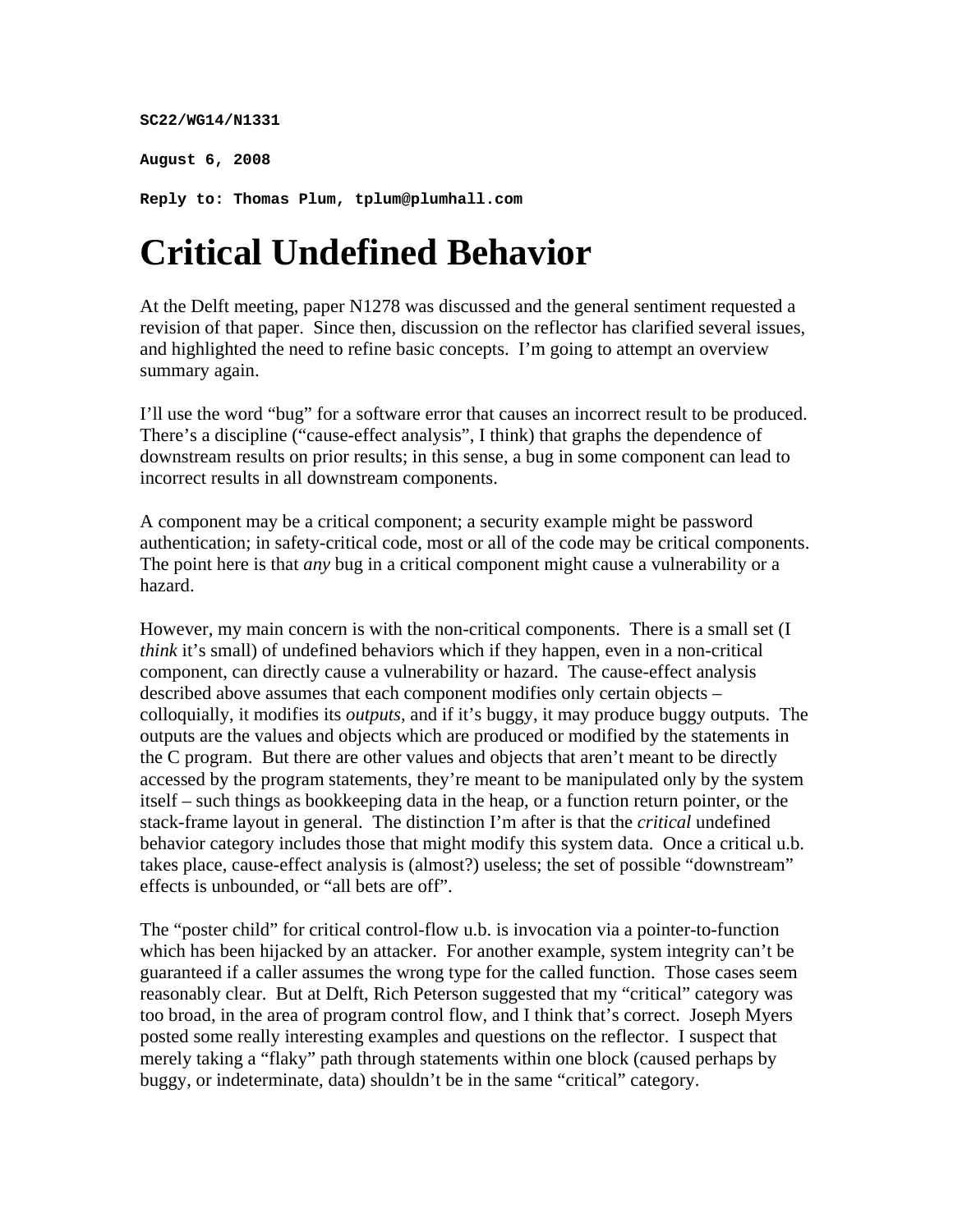Doug Gwyn pointed out that if a fetch of a "trap representation" creates undefined behavior, that behavior might not actually be a trap, but just the loading of an unexpected value. (In several places, the standard refers to "explicit trap" or "produce a trap" without further definition; I used "perform a trap" to mean the same, intuitive thing.)

Discussion after Delft suggested that we don't need to change any "undefined behavior" instances into compile-time errors; tools for the security and safety markets are already entitled to diagnose those instances severely as-is; see N1309.

This version of this paper attempts to reflect the comments by Gwyn and Myers in email messages 11497-11500; details to be provided at the next meeting. In particular, note that fetching an indeterminate value is permitted to perform a trap, but failing that, the value produced is not required to be deterministic (e.g., an indeterminate **bool** might be sometimes true and sometimes false).

Note also that various other undefined behaviors that produce incorrect pointer values are only one step away from an out-of-bounds store; still we maintain the distinction that the out-of-bounds store is the critical undefined behavior. In other words, an incorrect pointer value, that never got used, never actually produced a critical undefined behavior.

## **Proposed Wording**

Replace

#### 3.4.3 **undefined behavior**

behavior, upon use of a nonportable or erroneous program construct or of erroneous data, for which this International Standard imposes no requirements

as follows (re-numbering as needed):

#### 3.4.3a **out-of-bounds store**

an (attempted) access (3.4.1) which, at run-time, for a given computational state, would modify one or more bytes (or for an object declared **volatile,** would fetch one or more bytes) that lie outside the bounds permitted by the standard

#### 3.4.3b **improper control flow**

an (attempted) alteration of the flow of control which would violate the semantics specified by the standard [needs work] or invoke a function which is not compatible with the type of the invoking expression; however, performing a trap is not an improper control flow

#### 3.4.3c **undefined behavior**

behavior, upon use of a nonportable or erroneous program construct or of erroneous data, for which this International Standard imposes no requirements, except that the behavior shall not perform an out-of-bounds store or improper control flow